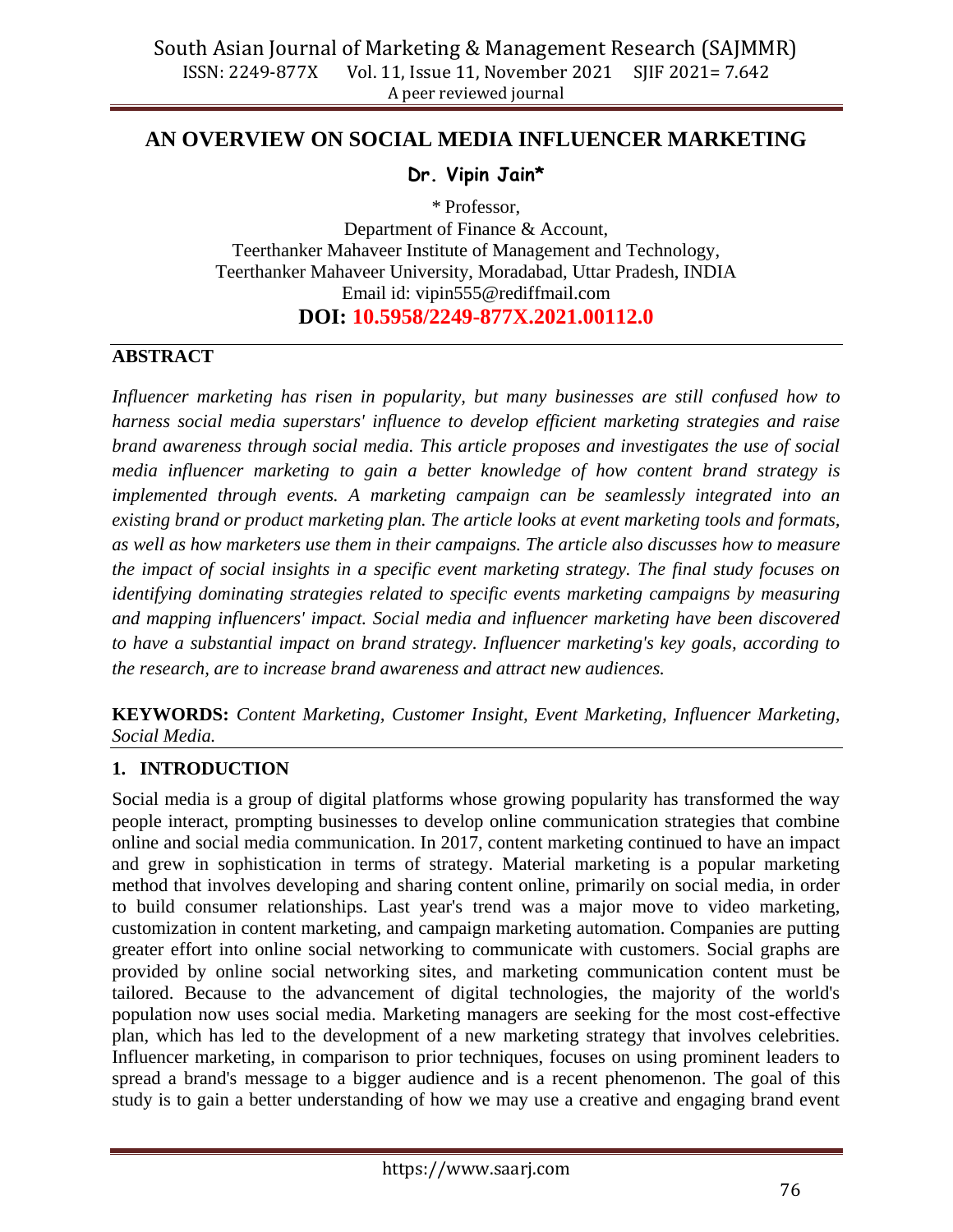marketing approach to communicate a brand and later a product[1]. The study is divided into two sections.

To begin, the essay explains the fundamentals of a social event marketing campaign. It is common for this form of event promotion to have both an online and offline component. The campaign is divided into two parts: a social media campaign and a festival event. Second, using event marketing communications, this study examines the impact of the chosen influencer on the firm's customers. In addition, a literature review and secondary data analysis are contingent on publication by January 2018. Finally, the authors address the consequences for future academic research and marketing practice. Influencer marketing is a relatively new concept that has quickly shown to be a successful means of promoting products. This thesis will examine the concept of influencers and how businesses may maximize their working to provide a better grasp of how to employ influencer marketing. Influencer marketing has been given numerous meanings in the previous few years, despite being a relatively new idea. The technique of discovering persons who have influence over a target audience is known as influencer marketing[2].

Are more precise, defining influencer marketing as "a process of discovering and engaging individuals who have influence over a certain target demographic or media in order to be part of a brand's campaign to improve reach, sales, or engagement?" "Companies try to motivate influencers to endorse their products and thereby build up their image among influencers' typically large base of followers, a strategy known as influencer marketing," according to their definition. In this analysis, the term "definition" was used. Influencer marketing can then be deemed to be built on the foundation of eWOM, based on the prior criteria. Influencer marketing is the study of how one person can influence others through the dissemination of information, ideas, and support. It's also about recognizing the people who have the most power.

Finally, it's about maximizing the use of important persons to promote a company's product or brand. The top 14 fashion influencers aren't just some unknown person flaunting their expensive outfits; instead, they imply that fashion influence spreads through social networks among likeminded peers[3]. There are many various ways to measure the impact of social media marketing, and considerable study has been done on how to measure social media's intrinsic influence and diffusion. Researchers looked at Twitter, Facebook, and other online social networks, with a variety of results in terms of how to quantify and which characteristics to look at. It's difficult to effectively measure social media networks in order to identify the most important person. The issue arises from the fact that researchers use a variety of metrics while studying various factors. An article compiled all of the most recent Twitter influence measurements. They focused on centrality, which is the concept of determining the most important (or influential) node in a network, i.e. an influencer. An influencer who, like an opinion leader, focuses on the internalization process of influence.

They imply that the influence is exerted by a trustworthy influencer who possesses qualities such as honesty, sincerity, originality, credibility, competence, and trustworthiness. Furthermore, when the customer is in a low-stress environment and has time for a higher level of engagement, it is advantageous for an opinion leader in terms of influence. Their research is useful for revealing distinct keys of influence because they share many qualities with an opinion leader. The type and quality of content published by an influencer has an impact on the level of engagement. Possible determinants of brand post popularity were investigated in order to determine what content was responsible for the high number of likes and comments on social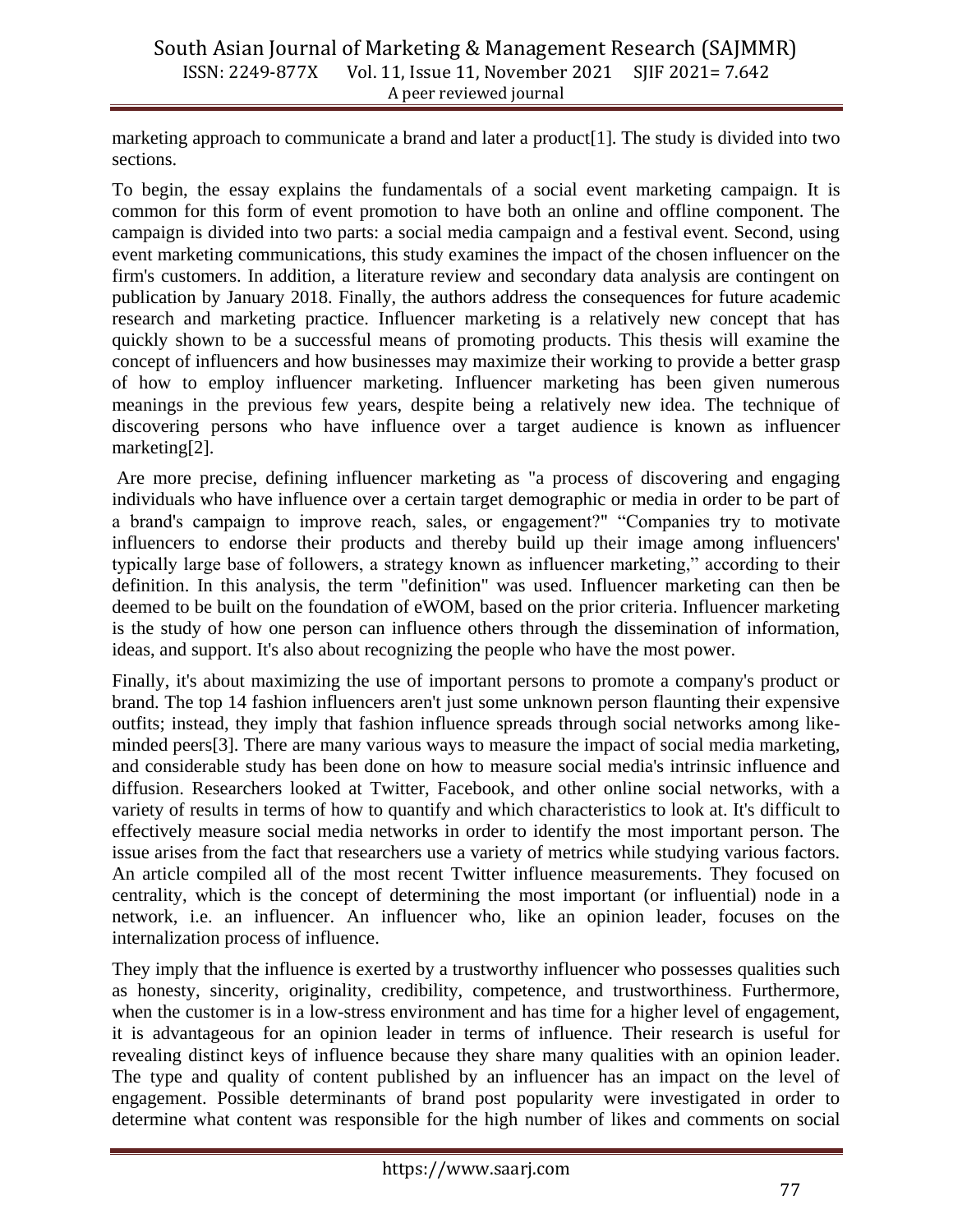media. Various tactics showed to have different results based on the purpose of the post, such as the amount of likes or comments. Vivid content, such as a video or a contest, was found to have a favorable impact on the amount of likes, however highly interactive content, such as a question, was found to have a negative impact. "An inquiry necessitates a response, which cannot be provided by liking a brand post." In retrospect, questions were a good way to increase the number of comments because they inspire followers to give a response by posting on the post. The followers' reaction to the content being posted was also crucial, as comments could affect other followers who were participating in the same activity[4]. Positive comments were observed as increasing the attractiveness of the content, which would lead to a larger dissemination.

### *1.1 Identifying Influencers Based on Their Characteristics:*

Influencers are divided into two categories. The first is the specialist who is relying on their knowledge. The micro-celebrity, on the other hand, depends on their character. The source credibility paradigm and the big 5 personality traits will be utilized to create a list of qualities that can be used to distinguish the two[5].

### *1.2 Identifying Influencers:*

While the necessity of recognizing social media influencers has been emphasized, the study is ultimately restricted to the exact details of what characteristics define an influencer. Identifying influencers is a question of reach ability, as determined by the amount of followers, and diffusion, as measured by the impact fulness of the message conveyed ("power of retweet"). Identifying influencers entails locating people who have made an effort to improve their personal branding. Furthermore, influencers can be identified by observing how they write and behave when communicating with their followers, as this is a common element. They imply that they frequently and freely communicate their thoughts and sentiments, whether positive or bad, on social media[6]. Leaders serve as de facto influencers, while celebrities and public figures serve as the most powerful influencers. Influencers are described as micro-celebrities, with the importance of a large network mentioned, but no specific influencer qualities are mentioned[7].

#### *1.3 Optimizing the Collaboration with an Influencer:*

The remainder of the presentation will discuss major reasons for creating engaging content and how organizations can use it to their advantage, as well as the concepts of influencer marketing and the many sorts of influencers. The first section discusses engagement drivers, which is concerned with how the correct material can lead to increased interaction. Second, the question of how such content can be developed is raised[8].

## **2. REVIEW OF LITERATURE**

The marketing industry is changing at the same time as the online revolution, and social media influencer marketing could be a great option to other methods of marketing, according to Nam et al. The writers did a study in Ho Chi Minh City and reviewed the material on social media Influencer marketing. The authors discover that consumers have a high level of trust in influencer marketing, and that four factors, including the influencer's trust, the quality of content, the relevance of the endorser to the product, and the consumer's participation, have a significant impact on the consumer's purchasing intention. The findings suggest that influencers trust is an important aspect of influencer marketing[9].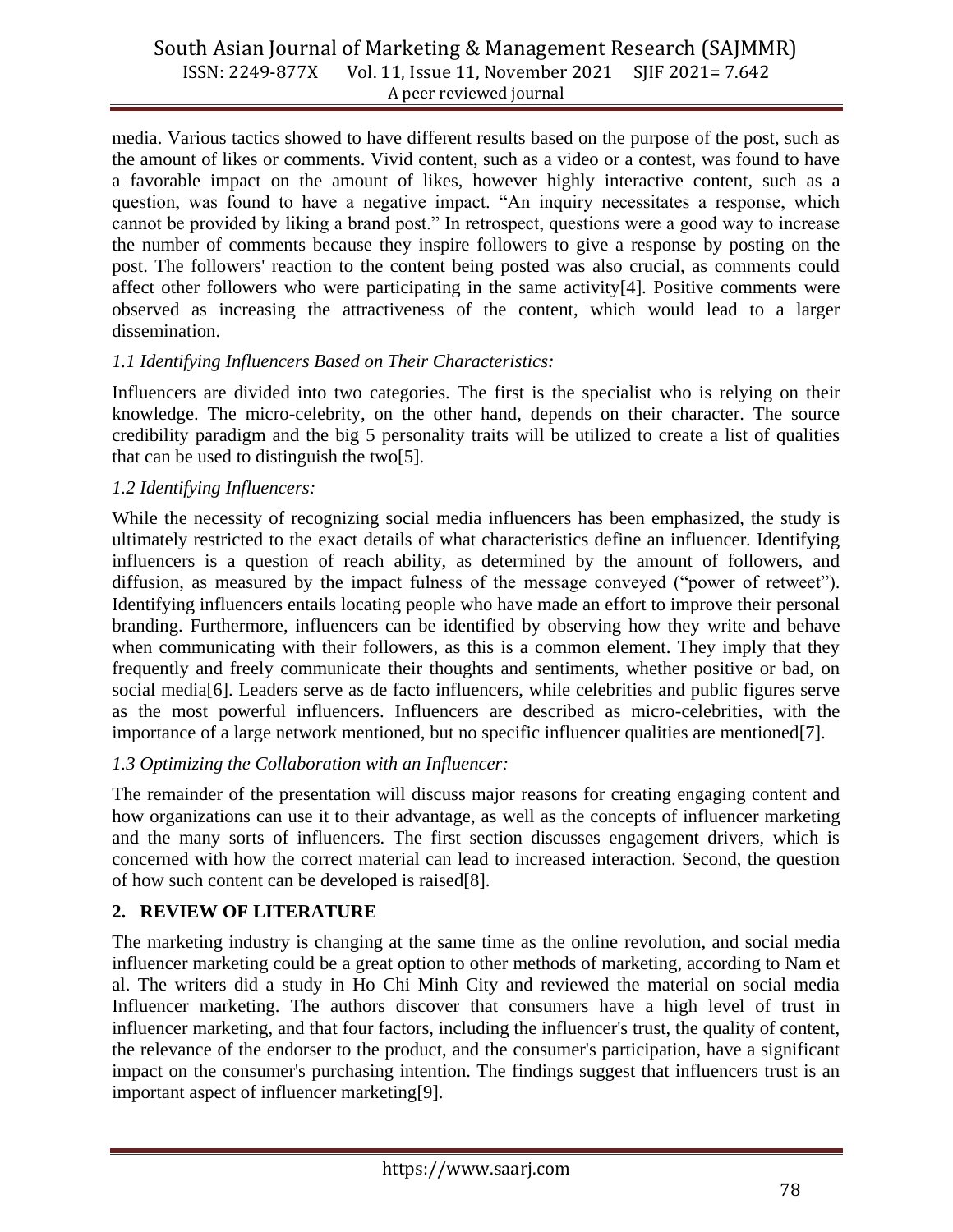Morgan Glucksman was a student who was interested in learning more about Influencer marketing is an emerging concept in public relations that involves discovering, engaging, and supporting people who initiate discussions with a brand's customers. In recent years, this strategy has shifted to a focus on social media, giving firms the ability to sell through social media influencers. The author used nodes are usually analysis as well as descriptive qualitative analyses of postings by social influencers to study this issue. The use of social media influencer marketing in public relations projects has broken down the barrier between the consumer and the company, changing the way the two interact, according to the findings[10].

## **3. DISCUSSION**

## *3.1Measuring the Results of Influencer Marketing:*

It's critical to examine the match and connection with an influencers before engaging with them in order to create the ideal conditions for a successful result. It's more vital to focus on measurable facts to analyze the accuracy and outcome after collaborating with an influencer. Return-on-investment (ROI) estimates are commonly used to assess the success of a social media campaign. Marketers consider social media ROI to be a cost calculation, similar to the cost of starting a blog. The return on investment (ROI) via social media is distinct from traditional ROI. In other words, social media initiatives should be viewed as a long-term investment in establishing your brand and raising awareness, not as a one-time expenditure. Influencers can cocreate worth through their influencers on social media, which should be considered when analyzing the results of your digital marketing initiatives. This could be how an influencer interacts with their followers in terms of likes, comments, reach, and other factors. Crucial aspects to consider while evaluating social media findings analyze the reach, impressions, engagement, and conversions of the influencers' marketing message to determine the success of your influencer marketing efforts. This reflects what's vital to track, namely reach and engagement. When it comes to measuring results, the study will focus on these two factors.

## *3.2 Definition of an Influencer:*

An influencer is a person who has created a high level of credibility within a field or a famous and smoothly consumed image of themselves on social media and is able to influence, try and convince, or shape both these people's attitudes through their large following, according to the definition used in this study. Several meanings were presented based on the interviews. Nicole defined an influencer as someone who has the power to affect or influence a large group of people. This is related to the term "influencer," which refers to persons who have the ability to convince or shape the opinions of others. Jasmin assumed it was a person with a large social media following who has earned the trust of those who follow them. A individual who has developed a high level of credibility is referred to be an influencer. An influencer is defined as a person who has the ability to influence others through the use of a digital channel or platform.

## *3.3 Factors that Make an Influencer Successful:*

As a key node in a network, a successful influencer. Degree, proximity, eigenvector, PageRank, and h-index were among the metrics used to explain social media's effect and importance. When asked about successful influencers, the respondents provided responses that differed significantly from what scholars believe to be a successful influencer. Despite the obvious mismatch, this demonstrates the necessity of a good fit between the organization and the influencer. Nicole went on to say that personality contributes to credibility and trust, while George stated that great influencers must also be business savvy. This is in sharp contrast to what researchers believe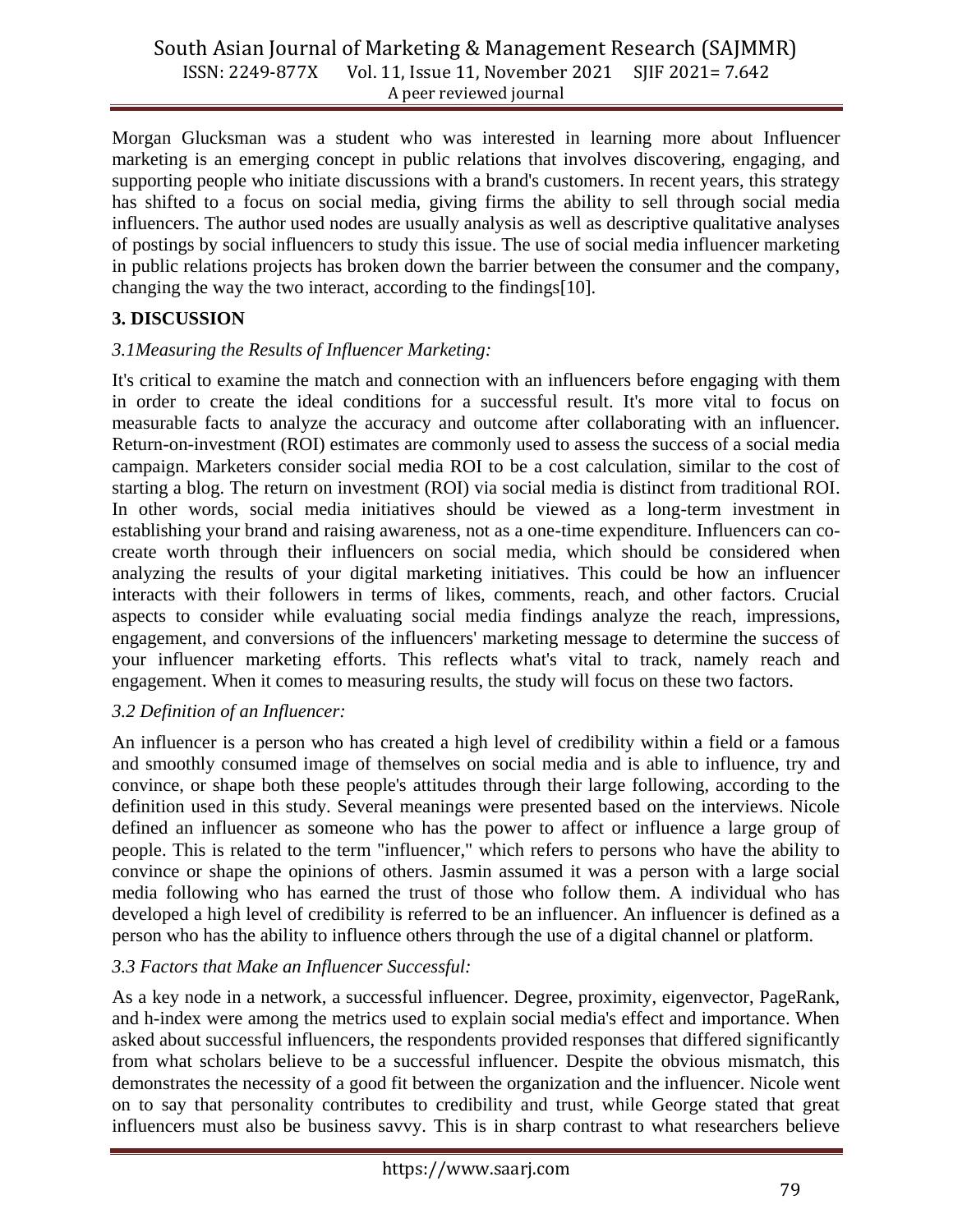constitutes a successful influencer. In the context of effective influencers, the respondents never mentioned factors like the number of followers, high engagement, or other objective criteria. The respondents said that what mattered was how influencers performed in real campaigns and subjective measurement, rather than network statistics or figures. This emphasizes the fact that successful influencers are born and raised in terms of how they portray themselves and how they, as a social media personality, behave on social media in order to build trust and credibility among their followers as well as the companies with which they collaborate.

## **4. CONCLUSION**

Many discrepancies between theory and practice have evidently been noted. Furthermore, whereas theory and practice mostly focus on the same topics, they value them differently. Theory focuses on the physical and quantitative parts of influencer marketing, such as the amount of likes, followers, and comments, as well as how to link influencer marketing to other theories, such as the consumer decision-making process. As a result, practitioners tend to place a greater emphasis on intangible factors such as fit and relationships. While there may be no difference in effectiveness or reach between the two categories of influencers, businesses must choose carefully which influencers to work with. The number of followers, likes, comments, hashtags, or any other numerical metric is irrelevant. What matters most is the influencer's identity and how it corresponds to the brand and/or business attempting to establish a relationship with the influencer. Consumers today are a lot sharper than they used to be, so finding the right fit between a brand and a business with an influencer is critical, according to George. Customers will perceive that the promotion is not real if the fit is bad, and they will not trust it as a result. Nicole emphasized the value of trustworthiness while also emphasizing the importance of exclusivity. She was implying that some influencers take every opportunity to collaborate, which has an impact on the content's credibility and raises the question of whether an influencer's account is a method of sharing their life or a commercial platform. Nicole returned to the researchers' classification of influencers, stating that an influencer who has built a following through their personality may be a victim of cyberbullying if their social media platforms contain too much commercial content. Followers demand material from influencers, and if that expectation is breached by too many promotions, the followers may regard the influencer as abusing a personal relationship.

The interviews have revealed that practitioners employ classification, but not in terms of qualities, but rather in terms of purpose. This makes logical, given that the effectiveness and reach of opinion leaders and micro-celebrities were identical. The classifications suggested in the thesis were just too broad to be useful in classifying influences in practice. Influencer decisions were made at a more comprehensive level. Although the categorization was ineffective in terms of categorizing influencers in terms of efficacy and distribution, distinguishing between influencers may be valuable in other ways. This could be in terms of fit, for example. Assume you're a company seeking to advertise a new apparel line. The target demographic is trendy young females between the ages of 20 and 28, who live in a large, sophisticated metropolis. Businesses should not look for influencers based on their personality or competence when looking for someone to work with. Instead, the corporation should choose a 73 influencer whose identity and fan base are compatible with the brand and the message it is attempting to express. This explains why influencers are not classified as opinion leaders or micro-celebrities by practitioners. It would be an unnecessary step because the effectiveness of an influencer is determined by the fit between the influencer's identity and the brand's identity. However, as previously said, practitioners continue to categorize in some way. However, this classification is